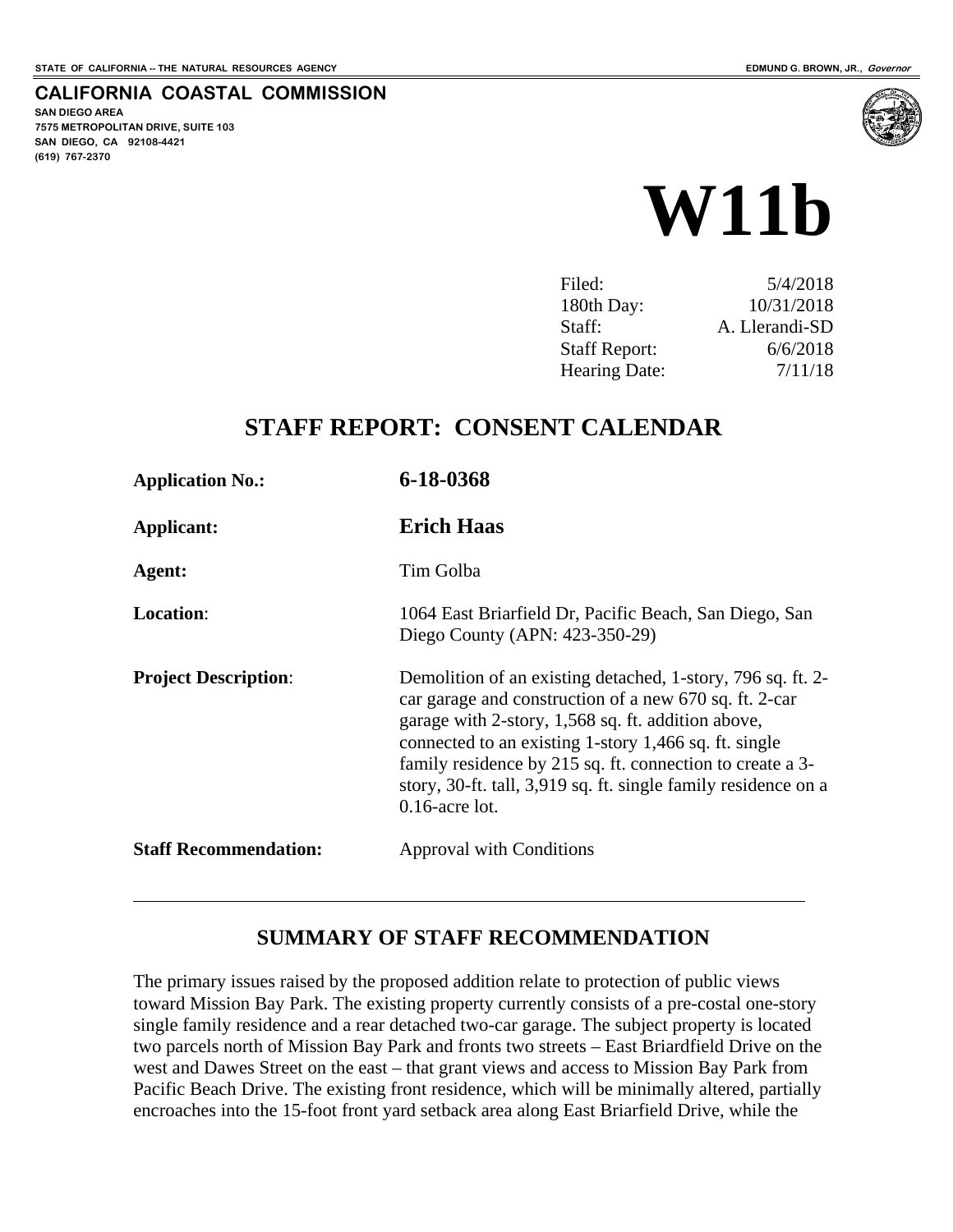#### 6-18-(Haas)

proposed improvements to the rear garage will be set behind the 15-foot setback along Dawes Street. Due to the curvature of East Briarfield Drive, the existing portion of the residence that will remain minimally impacts public views towards the bay, while the proposed rebuilt garage and its second- and third-story additions will be located behind the 15-foot setback. Thus, the proposed project will not introduce new impacts to public views.

However, the existing tall landscaping in the front yard setbacks does currently block public views. Therefore, **Special Condition No. 1** requires the applicant to submit final construction plans demonstrating that all new development will be located outside of the front yard setback areas and final landscape plans that establish view corridors over the two front yard setback areas that require all landscaping and hardscaping therein to be maintained at a height of three feet or lower so as to protect public coastal views toward Mission Bay Park. **Special Condition No. 2** requires the permittee to record the approved coastal development permit against the subject property so that the requirements and protections contained therein run with the land.

Commission staff recommends **approval** of coastal development permit application 6-18- 0368 as conditioned.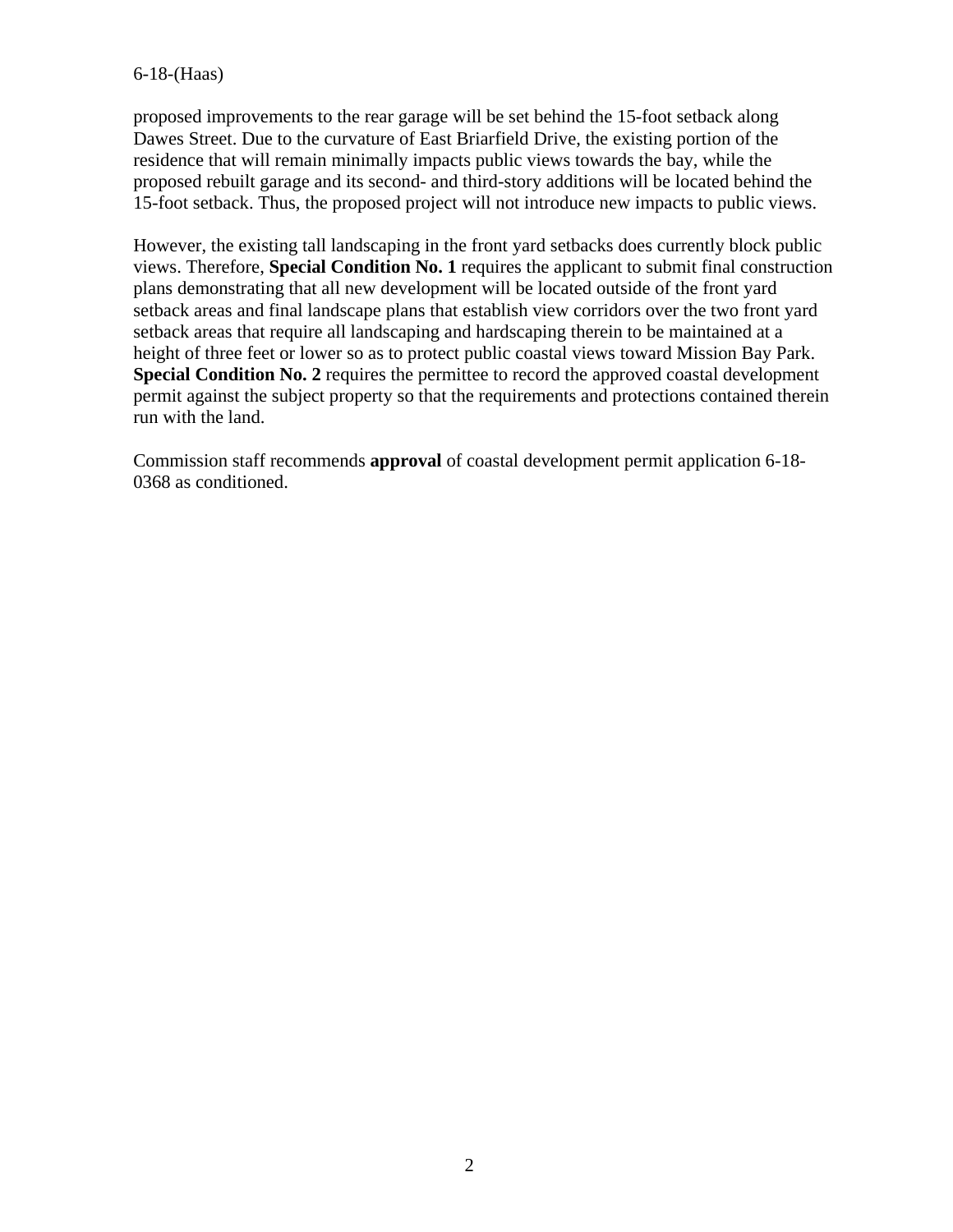# **TABLE OF CONTENTS**

| $A_{1}$      |  |
|--------------|--|
|              |  |
|              |  |
| $\mathbf{D}$ |  |
|              |  |

#### **APPENDICES**

Appendix A – Substantive File Documents

#### **EXHIBITS**

[Exhibit 1 – Vicinity Map](https://documents.coastal.ca.gov/reports/2018/7/W11b/W11b-7-2018-exhibits.pdf) Exhibit  $2 -$  Aerial View [Exhibit 3 – Project Plans](https://documents.coastal.ca.gov/reports/2018/7/W11b/W11b-7-2018-exhibits.pdf) [Exhibit 4 – Site Photos](https://documents.coastal.ca.gov/reports/2018/7/W11b/W11b-7-2018-exhibits.pdf)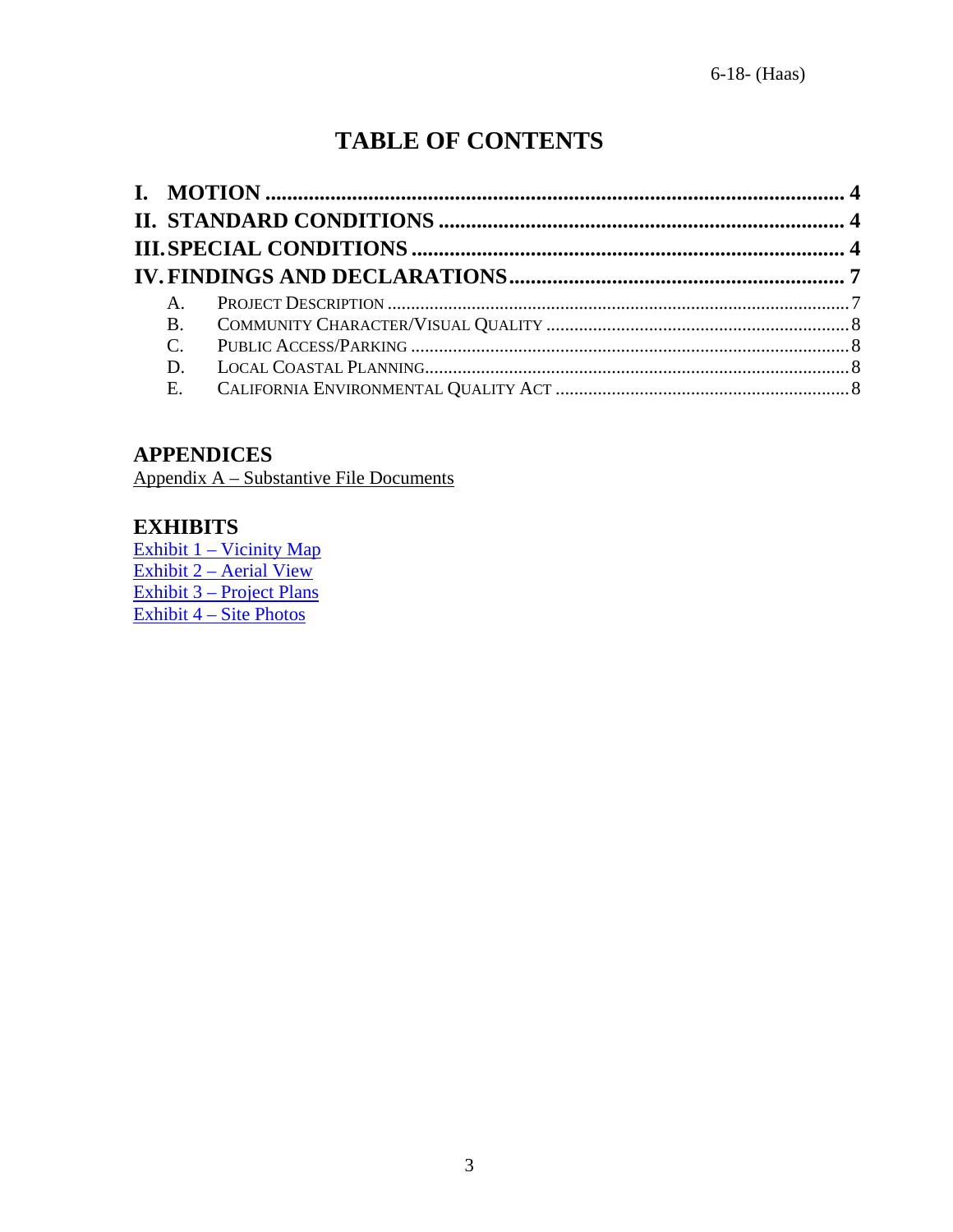# <span id="page-3-0"></span>**I. MOTION**

#### **Motion:**

*I move that the Commission approve the coastal development permit applications included on the consent calendar in accordance with the staff recommendations.* 

Staff recommends a **YES** vote. Passage of this motion will result in approval of all the permits included on the consent calendar. The motion passes only by affirmative vote of a majority of the Commissioners present.

# <span id="page-3-1"></span>**II. STANDARD CONDITIONS**

This permit is granted subject to the following standard conditions:

- 1. **Notice of Receipt and Acknowledgment**. The permit is not valid and development shall not commence until a copy of the permit, signed by the permittee or authorized agent, acknowledging receipt of the permit and acceptance of the terms and conditions, is returned to the Commission office.
- 2. **Expiration.** If development has not commenced, the permit will expire two years from the date on which the Commission voted on the application. Development shall be pursued in a diligent manner and completed in a reasonable period of time. Application for extension of the permit must be made prior to the expiration date.
- 3. **Interpretation.** Any questions of intent of interpretation of any condition will be resolved by the Executive Director or the Commission.
- 4. **Assignment.** The permit may be assigned to any qualified person, provided assignee files with the Commission an affidavit accepting all terms and conditions of the permit.
- 5. **Terms and Conditions Run with the Land.** These terms and conditions shall be perpetual, and it is the intention of the Commission and the permittee to bind all future owners and possessors of the subject property to the terms and conditions.

#### <span id="page-3-2"></span>**III. SPECIAL CONDITIONS**

This permit is granted subject to the following special conditions:

#### 1. **Submittal of Final Plans.**

A. **PRIOR TO ISSUANCE OF THE COASTAL DEVELOPMENT PERMIT**, the applicant shall submit, for the review and written approval of the Executive Director, a full-size set of the following final plans: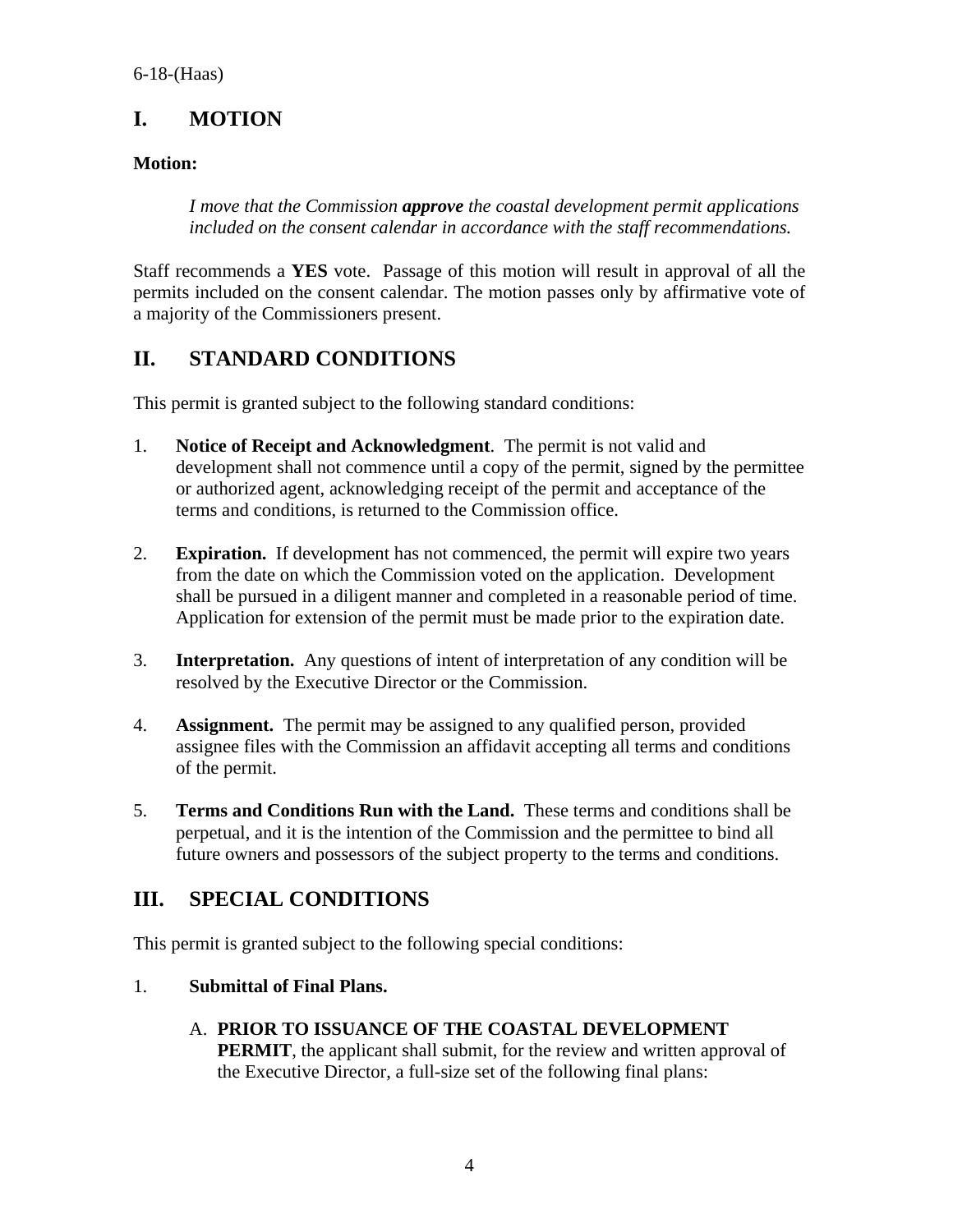- i. Final construction plans approved by the City of San Diego that conform with the plans submitted to the Commission, titled "Haas Residence Addition" dated February 12, 2018.
- ii. Final landscape plans approved by the City of San Diego. The plans shall include the following:
	- i. A view corridor 15 feet wide shall be provided across both front yard areas along East Briarfield Drive and Dawes Street. All landscaping in the front yard area shall be maintained at a height of three feet or lower (including raised planters) to protect the views toward the ocean.
	- ii. Any existing landscaping or hardscaping encroaching into the City of San Diego's public right-of-way shall be removed, and no new development shall be allowed in the City of San Diego's right-of-way.
	- iii. All landscaping shall be drought tolerant, native, and noninvasive plant species. All landscape materials within the identified view corridors shall be species with a growth potential not to exceed three feet at maturity. No plant species listed as problematic or invasive by the California Native Plant Society, the California Exotic Pest Plant Council, or identified from time to time by the State of California shall be employed or allowed to naturalize or persist on the site. No plant species listed as "noxious weed" by the State of California or the U.S. Federal Government shall be utilized within the property.
	- iv. Any walls or fencing in the front yard setbacks shall be limited to three feet or lower.
	- v. A written commitment by the applicant that five years from the date of issuance of the coastal development permit for the residential structure, the applicant will submit for the review and written approval of the Executive Director a landscaping monitoring report, prepared by a licensed Landscape Architect or qualified Resource Specialist, that certifies whether the onsite landscaping is in conformance with the landscape plan approved pursuant to this special condition. The monitoring report shall include photographic documentation of plant species and plant coverage.

If the landscape monitoring report indicates the landscaping is not in conformance with or has failed to meet the performance standards specified in the landscaping plan approved pursuant to this permit, the applicant, or successor in interest, shall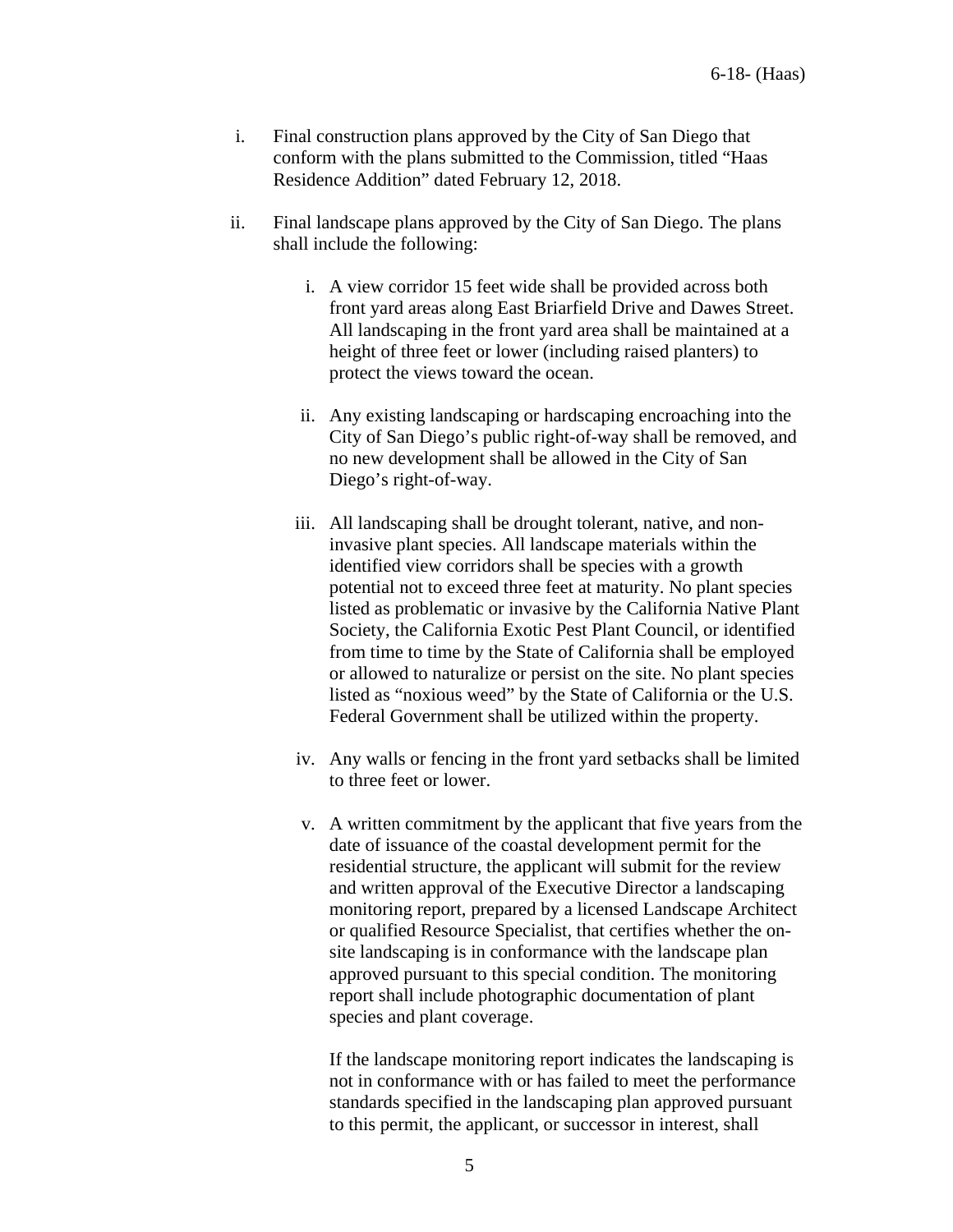submit a revised or supplemental landscape plan for the review and written approval of the Executive Director. The revised landscape plan must be prepared by a licensed Landscape Architect or Resource Specialist and shall specify measures to remediate those portions of the original plan that have failed or are not in conformance with the original approved plan.

B. The permittee shall undertake development in conformance with the approved final plans unless the Commission amends this permit or the Executive Director provides a written determination that no amendment is legally required for any proposed minor deviation.

#### 2. **Deed Restriction.** PRIOR TO THE ISSUANCE OF THIS COASTAL

DEVELOPMENT PERMIT, the permittee shall submit to the Executive Director for review and written approval documentation demonstrating that the permittee has executed and recorded against the parcel(s) governed by this permit a deed restriction, in a form and content acceptable to the Executive Director: (1) indicating that, pursuant to the permit, the California Coastal Commission has authorized development on the subject property subject to the terms and conditions that restrict the use and enjoyment of that property, and (2) imposing the special conditions of this permit as covenant, conditions, and restriction on the use and enjoyment of the property. The deed restriction shall include a legal description of the entire parcel or parcels governed by this permit. The deed restriction shall also indicate that, in the event of an extinguishment or termination of the deed restriction for any reason, the terms and conditions of this permit shall continue to restrict the use and enjoyment of the subject property so long as either this permit or the development it authorizes, or any part, modification or amendment thereof, remains in existence or with respect to the subject property.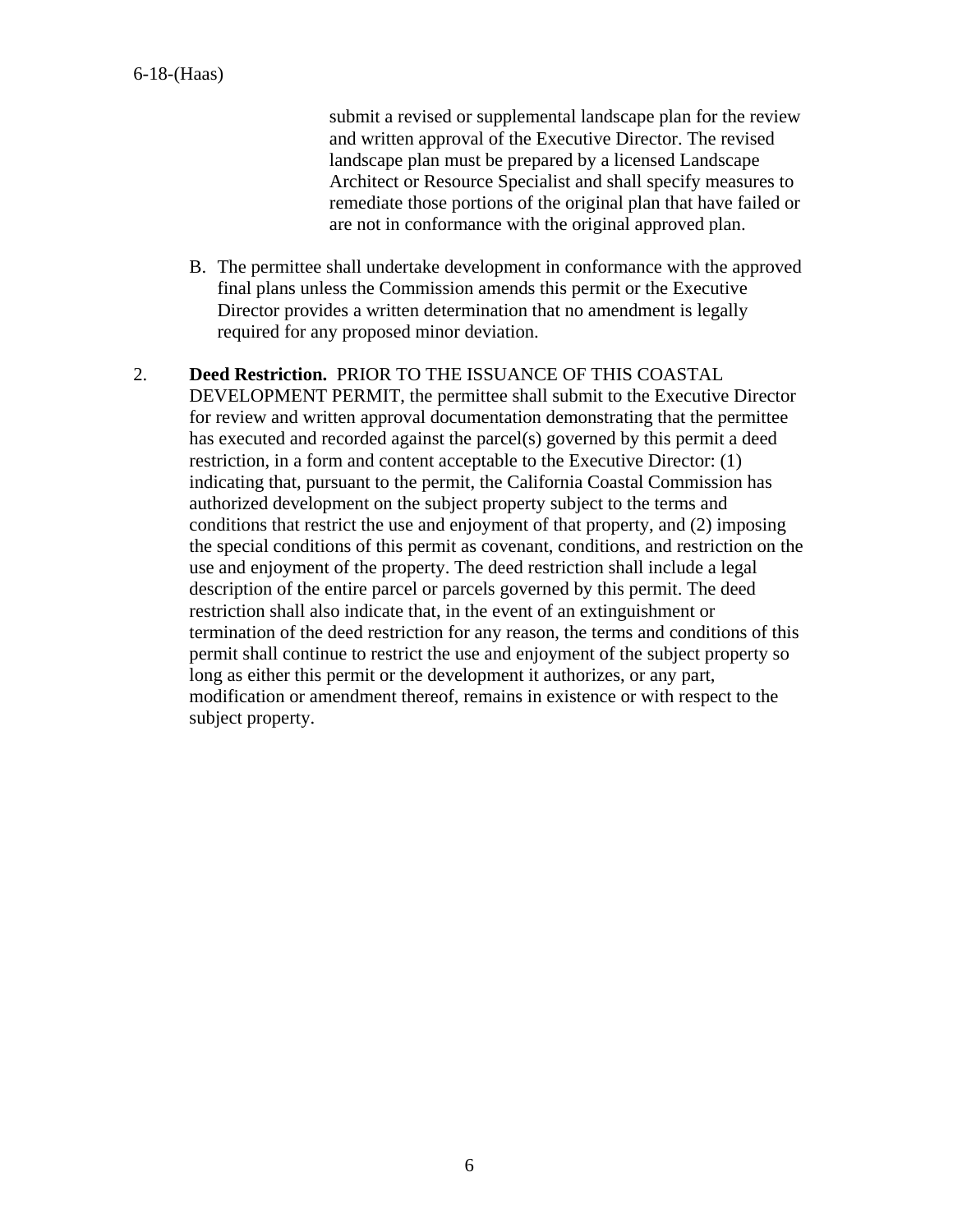# <span id="page-6-0"></span>**IV. FINDINGS AND DECLARATIONS**

#### <span id="page-6-1"></span>**A. PROJECT DESCRIPTION**

The proposed project is the demolition of an existing detached one-story, 796 sq. ft. two car garage and construction of a new attached 670 sq. ft. two-car garage with 1,568 sq. ft. two-story addition above, connected by a 215 sq. ft. area to an existing one-story, 1,466 sq. ft. single family residence to create a three-story, 30-ft. tall, 3,919 sq. ft. single family residence [\(Exhibit 3\)](https://documents.coastal.ca.gov/reports/2018/7/W11b/W11b-7-2018-exhibits.pdf).

The 7,000 sq. ft. lot is located in the Briarfield Cove area in the Pacific Beach Community of the city of San Diego (Exhibit 1). The Briarfield Cove area is a developed residential area on the northern end of Sail Bay, the northwest quadrant of Mission Bay Park. The northern end of Sail Bay contains a sandy beach area and public boardwalk used by the public in close proximity to the subject property.

The subject property extends the length between East Briarfield Drive on the west side and Dawes Street on the east side, with the existing residence on the west side and the detached garage on the east side. Under the certified LCP, the property is thus considered to have two front yards, one on either end, each requiring a 15-foot front yard setback. The existing pre-coastal residence partially encroaches into the setback area along East Briarfield Drive. Both East Briarfield Drive and Dawes Street provide public views and access to the beach and boardwalk. The certified Pacific Beach Community Plan indicates "intermittent" public views to the water along Pacific Beach Drive just to the north of the property.

The subject development would occur in the location of the existing detached garage fronting Dawes Street. The proposed development would demolish the existing garage to construct a new garage connected by a short hallway to the existing one-story residence fronting East Briarfield Drive, with a second and third-story addition above just the new garage, leaving the existing one-story residence along East Briarfield Drive minimally altered (Exhibit 3). Although the existing residence does encroach into the East Briarfield Drive setback, due to the curvature of East Briarfield Drive, this portion of the residence, which will remain largely in its existing condition, has little to no impact on public views towards the bay, while the proposed rebuilt garage and its second- and third-story additions will be located behind the 15-foot setback.

All the new development will be located outside of the front yard setback and will not encroach into any the public views. The new addition will contain a kitchenette area, but because the finished development will be a single, unified structure with only one full kitchen, it is considered a single residence and thus conforms to the certified LCP's density limit and off-street parking requirements. **Special Condition No. 1** requires the permittee to conform to approved final construction plans adhering to all applicable setback and height requirements. However, there is currently a substantial amount of tall landscaping on the Dawes Street frontage that blocks public views of the water from adjacent streets and sidewalks. Therefore, **Special Condition No. 1** further requires a